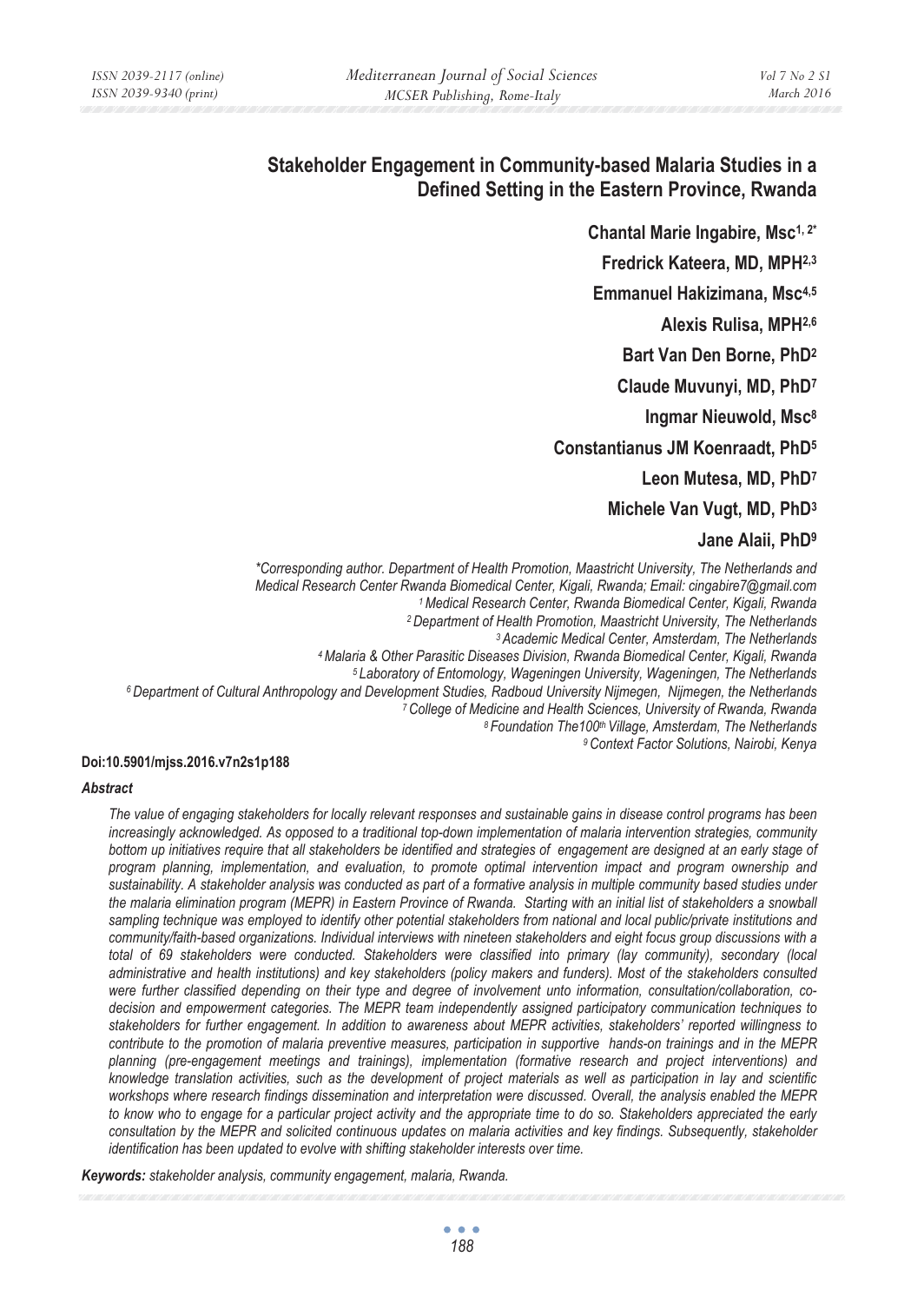#### **1. Introduction**

Significant progress in the fight against malaria in Rwanda has been made as a result of the increased access to insecticide treated nets (LLINs) since 2004, indoor residual spraying (IRS) in malaria endemic districts since 2009 and the prompt treatment using artemisinin-based combination therapy (WHO, 2014). From 2005-2010, significant declines in malaria incidence (70%), outpatient malaria cases (60%) and inpatient malaria deaths (54%) among children under five years have been reported (Karema et al., 2012). The maximization of the use of available preventive measures is important in a country whose national malaria strategic plan targets achievement of malaria pre-elimination levels by 2018 (Program, 2012).

Community participation at multiple levels is an important factor to achieve locally meaningful responses towards further malaria control and sustain the achieved gains (Atkinson, Vallely, Fitzgerald, Whittaker, & Tanner, 2011). One approach towards sustainability of used interventions is effectively engaging with all stakeholders. To this end, a stakeholder analysis, a program-planning tool focused on identifying and analysing stakeholders' motivations for promoting or threatening malaria associated interventions, has been reported as necessary (Brugha & Varvasovszky, 2000; Reed et al., 2009). Stakeholder analysis aims to understand stakeholder behaviour, intentions, interests and interrelations and to assess the influence and resources stakeholders may bring to decision making or implementation and analysis processes (Ancker & Rechel, 2015; Freeman, 2001; Varvasovszky & Brugha, 2000). As part of a social assessment, stakeholder analysis serves to identify key stakeholders and, based on their degree of involvement, establish an appropriate framework for participation in project selection, design, implementation, monitoring, and evaluation (Kansas, 2014; Luyet, Schlaepfer, Parlange, & Buttler, 2012; Narayan, 1998; Prell, Hubacek, & Reed, 2009; Reed et al., 2009; Reed, Stringer, Fazey, Evely, & Kruijsen, 2014). In health care, stakeholder analysis is a tool that an organization can use to achieve specific advantages in collaborating with other institutions (Brugha & Varvasovszky, 2000). Stakeholders with a common vision for the desired goals are an important strength for overcoming obstacles throughout program implementation (Njau, de Savigny, Gilson, Mwageni, & Mosha, 2009).

A malaria elimination program (MEPR) was initiated in a community (Ruhuha sector) in the Eastern Province of Rwanda in 2012 (Ingabire et al., 2014) to complement the national malaria control program used interventions by stimulating the local community's active participation from an early stage in the planning, implementation and evaluation of local malaria activities. To achieve this, a stakeholder analysis was conducted to 1) identify local institutions and processes upon which to build further malaria control interventions, 2) be informed of stakeholders' participatory activities, (3) identify stakeholders' degree of involvement, and (4) determine the participatory and communication methods to be employed by the MEPR in engaging with stakeholders.

### **2. Methods**

### *2.1 Study site and sampling*

The MEPR activities are implemented in the moderate-low malaria transmission Ruhuha sector, Bugesera district, eastern province of Rwanda. The sector population is estimated to be 23893 individuals living in about 5098 households (Source: Ruhuha sector socio-economic categorization report, 2015).

Purposive sampling within and outside the Ruhuha sector was used to target all persons and groups with a stake in malaria control in Ruhuha sector and to ensure that a representative cross section of all relevant stakeholders were selected including members of district, regional and national malaria control efforts and those involved in designing and implementing malaria control policy (Hardon, 2001). Stakeholder identification was done using an iterative process. A preliminary list drawn from community representatives who participated in previous open space discussions that aimed at exploring different ways community can contribute towards malaria reduction towards elimination (Ingabire et al., 2014), was updated by MEPR team (PhD students) in close consultations with key informants from the National Malaria Control Program (NMCP), district health office, the local Ruhuha health centre and Ruhuha sector administrative office to generate a comprehensive stakeholder inventory. Based on the generated inventory list, a maximum variation sampling approach was used to purposively select a representative group of the entire cross section of stakeholders for interviews. A snowball technique was also employed where listed stakeholders were asked to identify additional potential stakeholders who may have considerable influence on MEPR activities including empowering the community towards eliminating malaria. With the exception of the community-level participants, the selection of all other respondents was conducted so as to purposely prioritise leaders in their respective organizations. Stakeholders were included from health, educational, religious, business and administrative sectors and also represented community-based organizations and the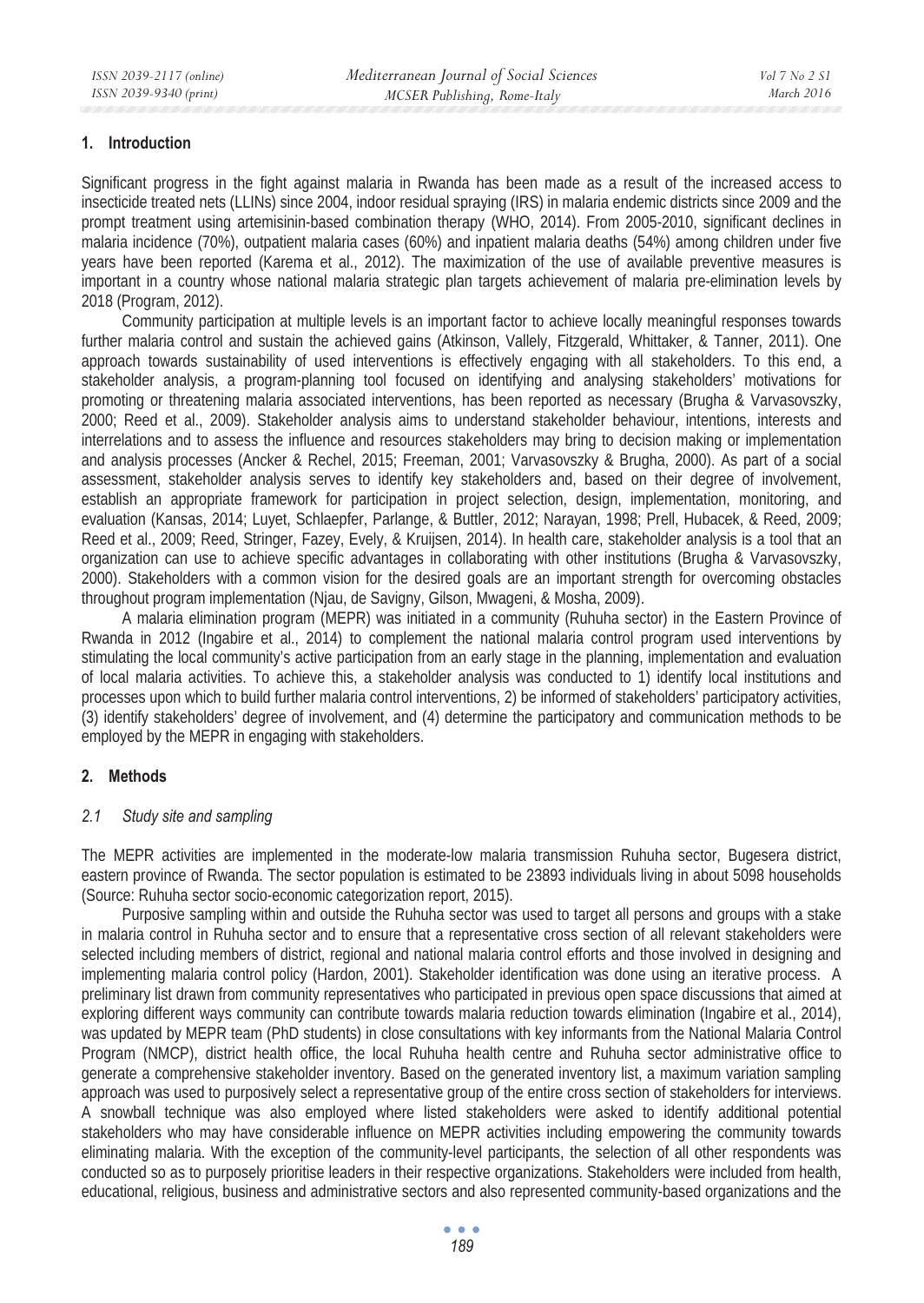lay community. To generate a knowledge mapping, a checklist of open-ended questions (used during one-on-one interviews and group interviews) was developed to explore awareness of the MEPR and the stakeholder's proposed participatory actions towards malaria elimination.

## *2.2 Data collection*

Interview appointments were made with all selected stakeholders. Initially, one-on-one followed by homogeneous group interviews were conducted as follows. Nineteen (19) stakeholders were interviewed in one-on-one interviews lasting approximately 30 minutes for each representative of public and private organizations such as non-governmental organizations (NGOs), churches, administrative and health professionals. Eight (8) group discussions (lasting approximately one hour each) were conducted with a total of sixty-nine (69) participants for homogeneous stakeholder groups of community health workers (CHWs) (10), members of local agricultural cooperatives (32), local school representatives (8), Ruhuha community members (10) and Ruhuha youth (9). All interviews and discussions were conducted in the local language '*Kinyarwanda"* by CMI (First author). Responses were recorded, transcribed and translated into English, coded and categorized for further comparison and analysis.

## *2.3 Analysis*

We analysed our data using the analysis framework described elsewhere (Kansas, 2014; Luyet et al., 2012) in which four steps were followed. Firstly, interviewed individuals were categorized into primary (beneficiaries), secondary (involved with/or responsible for beneficiaries) and key (government officials, policy makers and donors) stakeholder groups. Secondly, analysis of stakeholders' knowledge about the MEPR programme and its activities followed by analysis of stakeholders' participatory actions related to malaria control and/or elimination was done. Thirdly, a description of stakeholders' degree of involvement was analysed in support of a model elaborated by Luyet et al. (Luyet et al., 2012), the degree of stakeholder involvement occurs on various levels and thus an illustration of this was guided by the authors' deliberation and judgment as previously recommended (Bryson, Cunningham, & Lokkesmoe, 2002). The Luyet et al 's model (Luyet et al., 2012) describes five levels of analysis, however in our study, two levels were combined due to minor differences observed in our data to generate a 4-step model that includes: (1) information—explaining the project to the stakeholders; (2) consultation/collaboration—presenting the project to stakeholders, collecting their suggestions, and noting decision making with or without taking stakeholder input into account, (3) co-decisions—cooperating with stakeholders to achieve an agreement for solution and implementation, and (4) empowerment—delegating decisionmaking for project development and implementation to the stakeholders. The MEPR team established methods of communication for stakeholders and a further classification was made accordingly in the last step of analysis.

# **3. Results**

### *3.1 Stakeholder participation*

Eighty-eight (88) individual stakeholders were included in the analysis. The largest representation (32) was from locally based cooperatives group members. These cooperatives included stakeholders who worked in agriculture, transport, sewing, events decoration and security. The technical sector was made up of individuals from the NMCP, community health workers (CHWs) and local health centre staff, participants from community-based health insurance (CBHI) programs and representatives from the health district level, private clinics, drugstores and NGOs provided 22 participants. The community category included ten (10) adults and nine youth (age range of 21-35 years). Participants also included stakeholders from eight schools (three secondary schools, four primary schools and one vocational training school), five churches and two administrative-level staff from Ruhuha sector. Finally, stakeholders were classified into three categories depending on the nature of their participation (primary, secondary or key stakeholder) (table 1). The lay community was considered as the primary stakeholder, while 10 secondary stakeholders were identified, mostly from the health sector, but also from schools, churches and NGOs. Lastly, the health district office, Caritas Kigali (catholic organization that provides supervisory leadership to the Ruhuha health centre) and NMCP staffs were considered as key stakeholders.

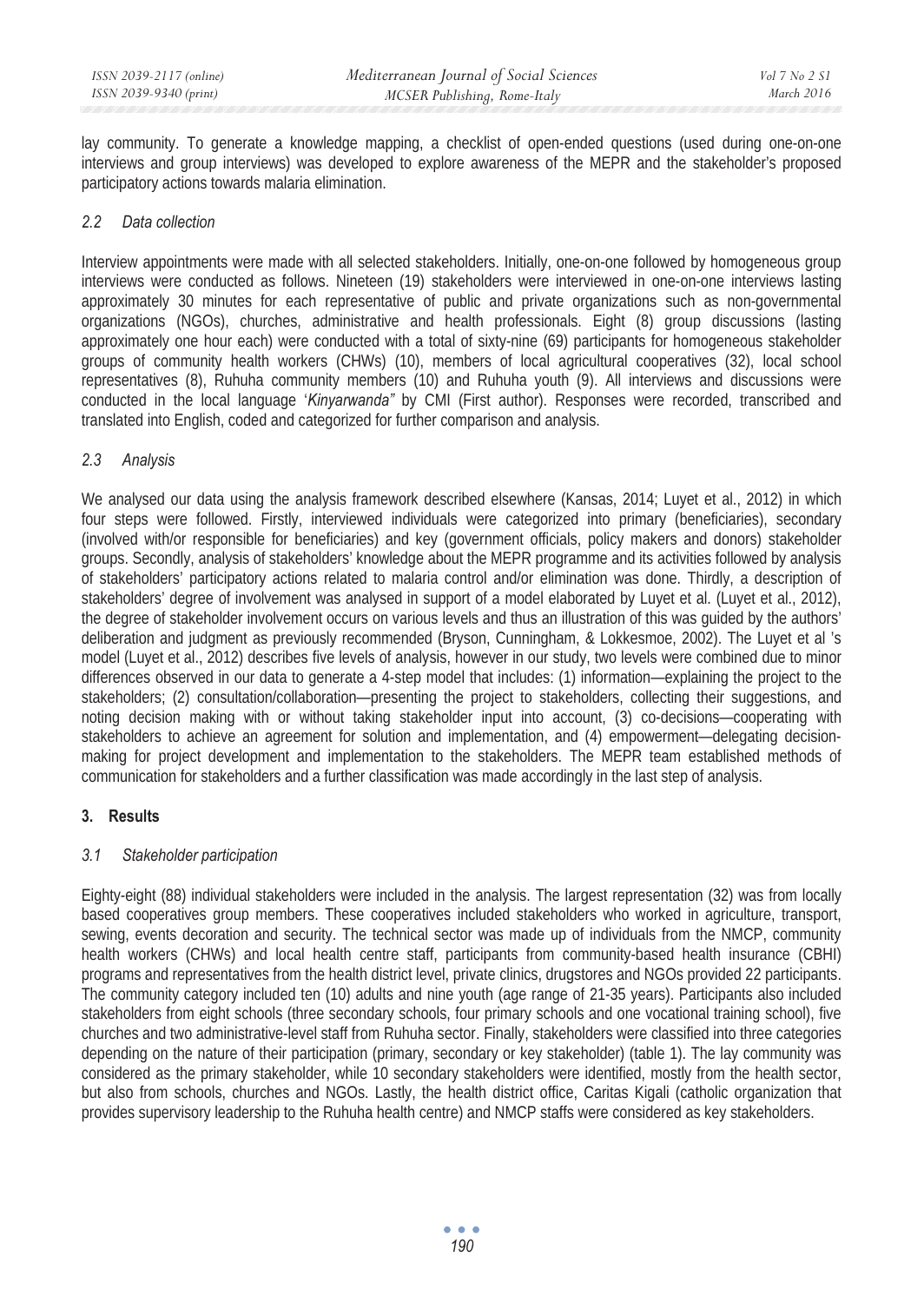#### **Table 1.** Stakeholder Categorization

| <b>Primary stakeholders</b>                                 | Secondary stakeholders                 | Key stakeholders             |
|-------------------------------------------------------------|----------------------------------------|------------------------------|
| Lay community in the Ruhuha sector Community health workers |                                        | Health district office staff |
|                                                             | Ruhuha health centre staff             | NMCP staff Caritas Kigali    |
|                                                             | Community-based health insurance staff |                              |
|                                                             | Administrative sector office staff     |                              |
|                                                             | Drugstore staff                        |                              |
|                                                             | Private clinic staff                   |                              |
|                                                             | Cooperative members                    |                              |
|                                                             | School staff                           |                              |
|                                                             | Church leaders                         |                              |
|                                                             | NGOs staff                             |                              |

## *3.2 Awareness about MEPR*

Participants in both one-on-one and group sessions appeared almost universally aware of the MEPR organization and the activities being implemented in Ruhuha. Their awareness was mainly attributable to the prior active stakeholders' participation in the launch and follow-up of MEPR activities. Stakeholders including the Ruhuha health centre staff and CHWs were also directly involved in ongoing implementation of the MEPR including mobilizing households for project uptake and treating malaria cases identified during the project's conducted household baseline surveys.

### *3.3 Participatory actions*

Based on the perceived seriousness of malaria in the area, stakeholders across all the interviews appeared in favour of the MEPR. Most stakeholders suggested partnering with the MEPR in community mobilization and sensitization for malaria preventive measures. On one hand, the health sector was more willing to assist the project with training community members to equip them with comprehensive malaria knowledge. On the other hand, stakeholders in this category suggested that the MEPR generates evidence that would be valuable to assess the impact of project interventions on the current malaria burden. The administrative sector was more interested in a mutual partnership with the health sector by mobilizing and sensitizing communities to increase the uptake of malaria preventive measures at this level. The business sector, general community members and youth preferred to focus on peer education and promoting a CBHI as important elements for prompt health care seeking. The private sector stakeholders, including staff from drugstores and private clinics acknowledged the need for prompt health-care seeking and a rational use of malaria medication based on confirmed cases, which suggests the establishment of a referral system in close collaboration with the local health centre. Lastly, the educational sector and youth suggested establishing anti-malaria clubs as a channel to share malaria-related information among the young generation in order to nurture pro-active action against malaria and trickling down to family members.

### *3.4 Stakeholders by potential degree of involvement*

Of the 88 individuals, 75 were eligible for all steps of engagement. The first two steps (information and consultation/collaboration) were found to be more commonly reported as important for stakeholders. However, it was apparent that not every identified stakeholder was involved in all actions of the project as highlighted in table 2: the religious and education sector were not directly involved in the implementation of the MEPR, however were regularly informed, consulted and later on participated in the MEPR knowledge translation activities.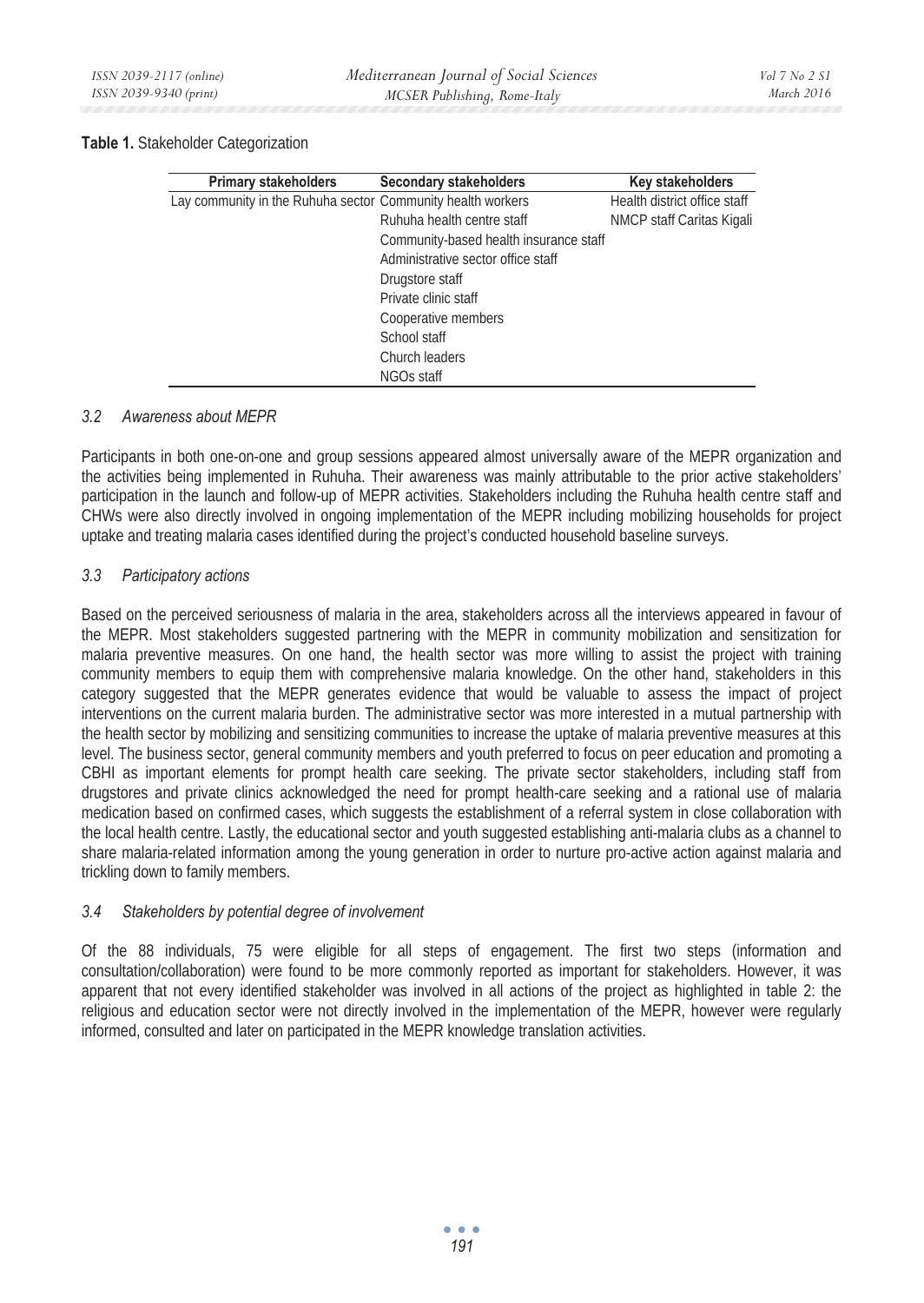## **Table 2.** Degree of involvement in MEPR

| <b>Stakeholders</b>     |         | Information Consultation /Collaboration Co-decision Empowerment |   |         |
|-------------------------|---------|-----------------------------------------------------------------|---|---------|
| Lay community           |         |                                                                 |   |         |
| <b>Business sector</b>  |         |                                                                 |   |         |
| Religious sector        |         | $\star$                                                         |   |         |
| <b>Education sector</b> | $\star$ | $\star$                                                         |   |         |
| Health sector           |         |                                                                 | ÷ | $\star$ |
| Administrative sector   | $\star$ | ×                                                               | ÷ | $\star$ |

## *3.5 Stakeholder participatory methods for communication*

Following identification, categorization of stakeholders and highlighting their degrees of involvement and identifying their potential contributory actions towards MEPR activities, the study team established communication methods to gather data, share information and/or identify key research and malaria control related activities for further collaboration (table 3). All stakeholders participated in the data collection processes, either through open space discussions, annually conducted surveys or individual or group interviews. Some of the stakeholders participated in the MEPR implementation and were therefore provided with hands-on trainings to equip them with knowledge and practical skills needed to perform their activities. Phone messaging was used as a reminder for regular meetings and monthly progress reports. All stakeholders were invited to attend meetings where study findings were presented and follow up discussions on presented findings were held. In addition, study findings and key MEPR activities were printed and distributed using brochures. Lastly, virtual stakeholders were targeted using peer-reviewed publications, policy briefs as well as online blogs and documentaries.

| Table 3. Communication/engagement methods by stakeholder |
|----------------------------------------------------------|
|----------------------------------------------------------|

| <b>Stakeholders</b>           |   |         |         |         |         | Community Business Religious sector Education sector Health sector Administrative sector |
|-------------------------------|---|---------|---------|---------|---------|------------------------------------------------------------------------------------------|
| Method                        |   |         |         |         |         |                                                                                          |
| Open space                    | ÷ | $\star$ | $\star$ | $\star$ | $\star$ | $\star$                                                                                  |
| Household survey              |   | $\star$ |         | $\star$ |         |                                                                                          |
| Focus group discussions       |   | $\star$ |         |         |         |                                                                                          |
| One-to-one meetings           |   |         |         | $\star$ |         |                                                                                          |
| Peer-reviewed journals        |   |         |         |         |         |                                                                                          |
| Scientific workshops          |   |         |         |         |         |                                                                                          |
| Lay workshops                 |   | $\star$ |         |         |         |                                                                                          |
| Hands-on trainings            |   |         |         |         |         |                                                                                          |
| Phone messages                | ÷ | $\star$ |         |         |         |                                                                                          |
| <b>Brochures or Pamphlets</b> | ÷ | $\star$ |         | ÷       |         |                                                                                          |
| Online blogs                  |   | $\star$ |         | $\star$ |         |                                                                                          |
| Video or Documentary          |   |         | $\star$ |         |         |                                                                                          |
| Policy briefs                 |   |         |         |         |         |                                                                                          |

# *3.6 Application of stakeholder analysis: insights into MEPR*

The MEPR deploys a bottom-up approach towards maximizing the use of available preventive malaria control tools to further reduce the local malarial burden and seeks to adapt its goals to the needs and priorities of likely users (Reed et al., 2014; Thomas & Palfrey, 1996). Two elements of engagement as described by Pretty (1995) were conceptually applied in this analysis. The first element was *self-mobilization* emerging from community initiatives and stakeholders making key decisions in regular meetings (Pretty, 1995). Based on this principle, some identified stakeholders were further grouped in a platform called community malaria-action teams (CMATs) to collectively identify local malaria-related problems and adopt solutions to remedy these problems. The platforms also served as liaisons between the MEPR project and the community at large and facilitated knowledge exchange among members and MEPR team through feedback sessions that were set up to promote CMATs and MEPR project activities implementation. Within a year of being established (2013-2014), CMATs were found to have largely contributed to the MEPR' s goal of further malaria control by facilitating community preparedness for planned MEPR research activities and promoting active community mobilization towards the use of available malaria preventive measures such as the use of LLINs, acceptance of IRS,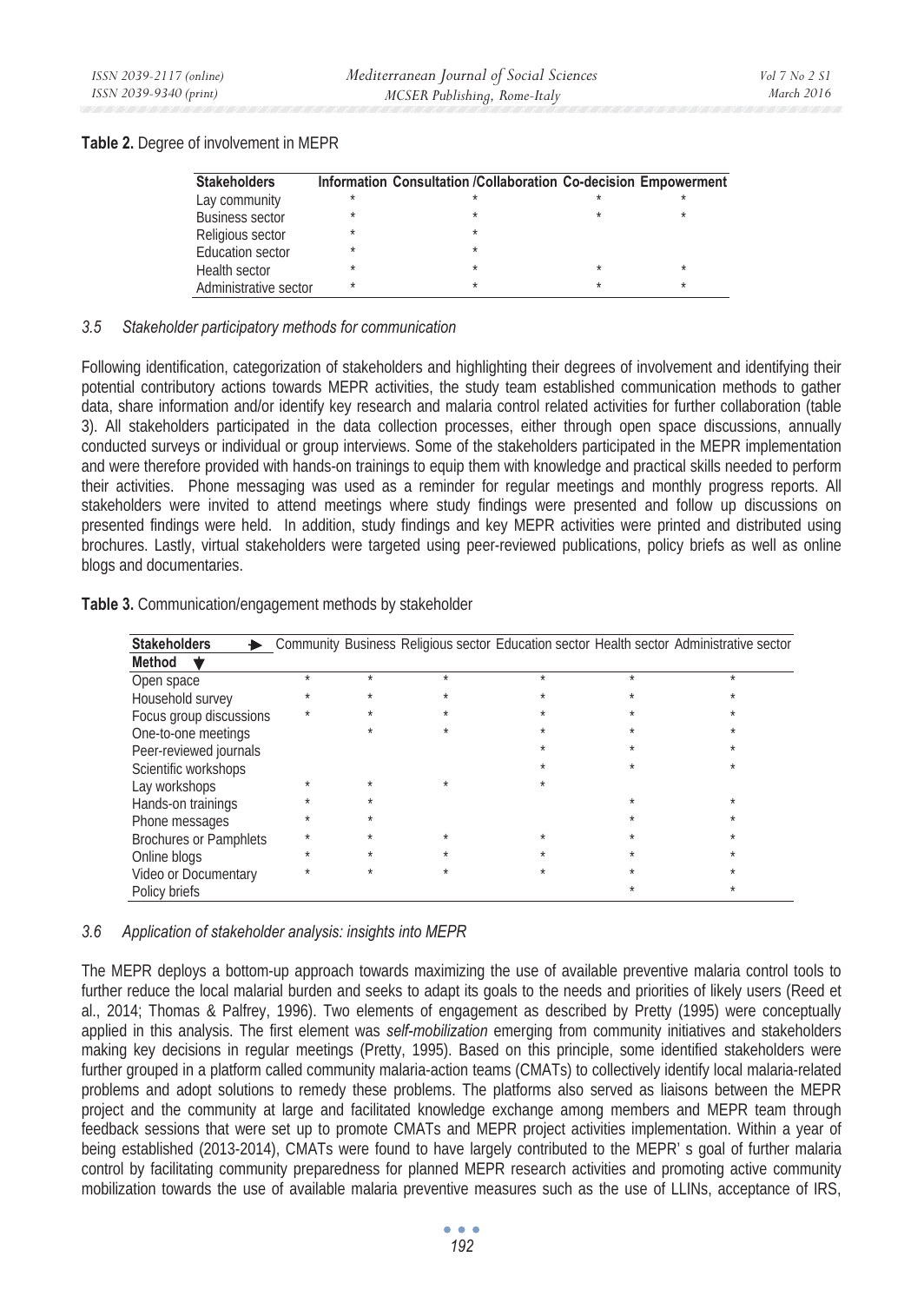| ISSN 2039-2117 (online) | Mediterranean Journal of Social Sciences | Vol 7 No 2 S1 |
|-------------------------|------------------------------------------|---------------|
| ISSN 2039-9340 (print)  | MCSER Publishing, Rome-Italy             | March 2016    |

clearing peridomestic potential mosquito breeding sites and supporting community member's health care seeking behaviours. A reported significant reduction in presumed malaria/fever cases from 68% to 21.4 % and an increase in health insurance coverage from 66.3 % to 91% were observed among others (Household surveys 2013 and 2014). Furthermore, on-going community sensitization contributed to an increase in community acceptance of IRS, which led to 100% coverage in early 2015 compared to 91 % coverage reported in 2014.

The second element of engagement was *interaction*- the provision of greater opportunities for stakeholders to be involved in decision making and consideration of stakeholders as a means of achieving predetermined project objectives (Pretty, 1995). Thus, the MEPR team further engaged identified stakeholders from rice cooperatives in a mosquito-larval source management program in the irrigated rice fields that harbour the malaria mosquito larvae. These stakeholders reported that being involved in the planning stage contributed to an increase in their level of ownership and knowledge based on reflective learning.

Effective knowledge exchange has been highlighted as an important aspect to enhance the impact on policy and practice and foster positive relationships (McInnes et al., 2012; Reed et al., 2014). In this regard, the MEPR researchers held a series of results-dissemination and interpretation meetings as part of the stakeholder engagement strategy. The audiences for the series included policymakers and the scientific and lay communities to create awareness on the MEPR findings and to highlight future provisions.

Although, the initial analysis did not involve stakeholders from the media sector, the contribution of media became apparent during the results dissemination and thus their engagement was prioritized.

MEPR researchers also interviewed stakeholders with regard to their expertise and based on their reported willingness to participate in funding MEPR project activities and supporting the packaging of research findings for knowledge translation. With this, hands –on trainings on how to engage various stakeholders in the field using online blogs, brochures, documentaries, policy briefs and dialogues were held in collaboration with one of the stakeholders with an extensive expertise in knowledge translation. This led to a positive partnership between MEPR team and their network of stakeholders as well as the stakeholders' actions that led to increased awareness about MEPR activities and findings, better sensitization of Ruhuha community members about on-going malaria elimination efforts, and promoted the sharing of best practices with all stakeholders.

### **4. Discussion**

Input from a wide range of stakeholders is essential for developing a participatory, consensus-building process that meets the needs and expectations of both the community and program implementers. Our initial interviews provided a substantive list of stakeholders, across various categories, and identified the support they could potentially provide to the MEPR activities. A large number of stakeholders expressed their willingness to provide technical support in relation to the project implementation as well as active participation in malaria related educational activities. The local administrative office expressed particular interest in providing political support to facilitated project acceptance and engagement in MEPR related activities at the community level.

Many stakeholders actively participated in implementation of project interventions, which fostered a sense of reflective learning and ownership in malaria elimination efforts.

With financial and technical support provided to the MEPR by one of its stakeholders for research-related knowledge translation activities, packaging of study findings from research conducted was noted as essential to increasing awareness and subsequent use of research findings beyond the scope of participating stakeholders.

Our study findings suggest that all primary and secondary stakeholders appeared strongly interested in the MEPR as a result of being directly affected by malaria. However, due to high levels of interdependency between stakeholders, successful change requires a close partnership with the three stakeholder categories; primary, secondary, and key stakeholder categories to achieve a greater impact.

The innovative idea of establishing malaria clubs among school children and youth at large aligns well with what has been previously reported in the same community and underscores the importance of this idea for further malaria control (Ingabire et al., 2014; Ingabire et al., 2015). The MEPR project has thus far informed and consulted the educational sector in regards to proper implementation of activities. Future collaboration may require the creation of such clubs and exploration of their impact in reversing malaria burden, specifically among young generation.

The systematic identification of stakeholders in a research process has been reported as an effective way to increase the value and likelihood of community engagement (Reed et al., 2014), especially when tackling an issue recognized as a priority to the stakeholder audience and hence participation requires that all interests and/or concerns of stakeholders are addressed (Mallery C, 2012; Namazzi et al., 2013). The multi stakeholder-based approach in the early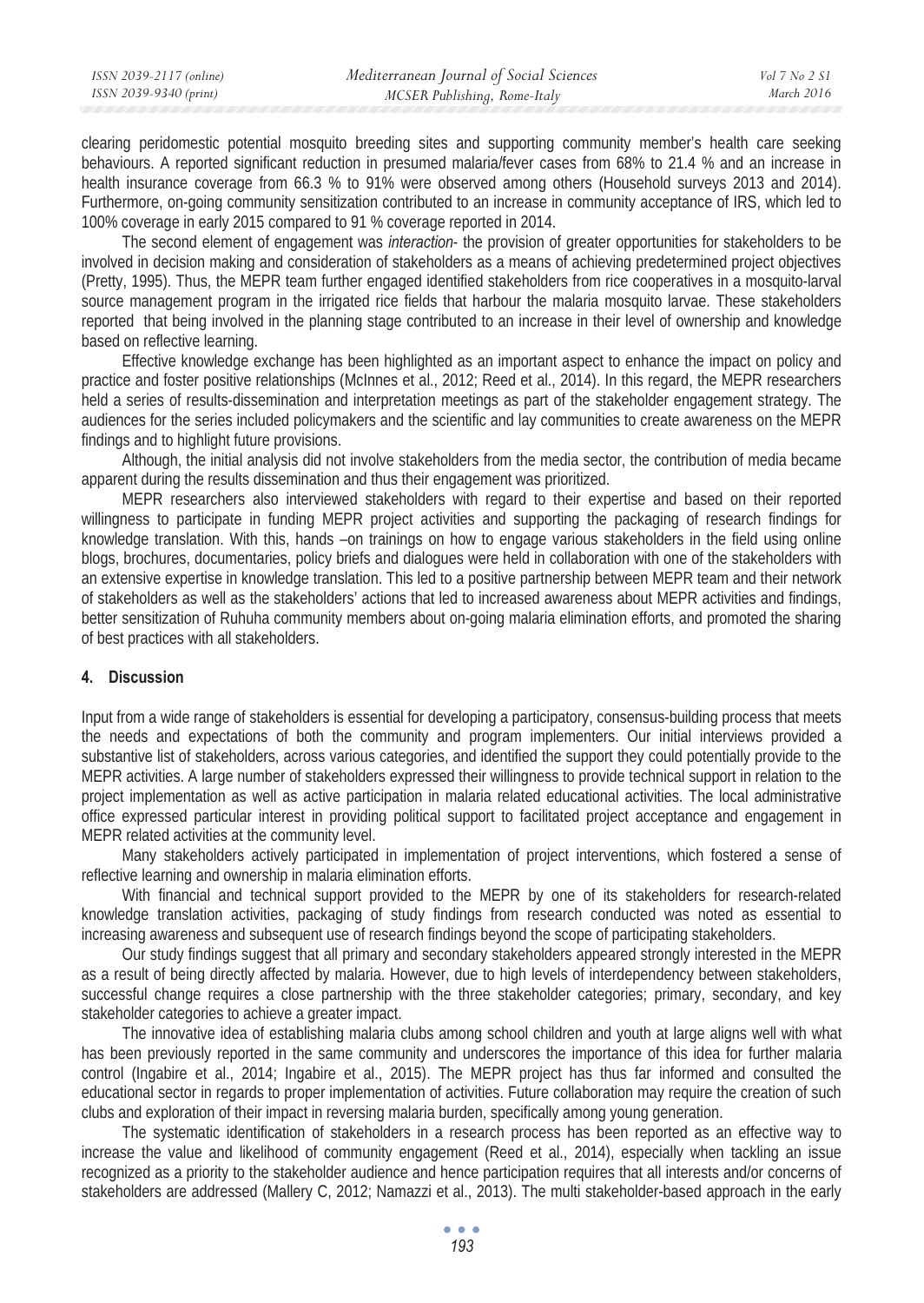stage of the project facilitated MEPR team' s knowledge of who, when and how to engage and thus resulted in the support and agreement of malaria control related interventions and processes as also suggested elsewhere (Hyder et al., 2010; Namazzi et al., 2013; Reed et al., 2009).

Previous experience has shown that communication content and processes within research settings are influenced by the socio-cultural environment. Thus adapting approaches based on cognizance of the context enhances wider access to relevant information for various levels of stakeholders (Hyder et al., 2010). In our study, identification of communication channels between MEPR and stakeholders was key importance for planning and implementation of MEPR project activities and served as platform to share and/or receive tailored messages for both project team and stakeholders.

Active participation of stakeholders was eminent throughout in the conducted MEPR activities. In contrast in Uganda, where a study evaluating the role and influence of actors in malaria treatment policy making reported the lay community as non-participatory actors, rather considered by policy makers as beneficiaries (Nabyonga-Orem, Nanyunja, Marchal, Criel, & Ssengooba, 2014). This Ugandan study recommended availability of structures and systems to enable community participation in both research process and decision-making(Nabyonga-Orem et al., 2014).

Despite the ability of stakeholder analysis to predict and generate information, the results of this analysis are amenable change as influenced by stakeholders' interests, position, leadership and other attributes and thus requires continued close monitoring (Brugha & Varvasovszky, 2000). To maintain constant engagement of stakeholders and relevance of the analysis throughout the duration of research, it has been important for MEPR facilitators to manage the conduct and content of stakeholder engagement by tailoring support and maintaining contact with stakeholders through meetings or workshops as observed elsewhere (Brugha & Varvasovszky, 2000; Concannon et al., 2014). For this reason, the MEPR operationalized a bi-directional communication and feedback strategy. Annually, research results dissemination and interpretation workshops with community, scientific, funders and policy makers were organized to validate the findings, discuss implications and propose a way forward. In addition, quarterly meetings for hands-on trainings and discussions on action plan with primary stakeholders, mostly through CMAT members were organized to implement malaria related prevention activities in close collaboration with the community. Lastly, regular formal and informal meetings with secondary stakeholders, mostly local administrative and health offices for proper planning and execution of project activities were planned and implemented. Similarly to other settings, these one-to-one meetings were reported to foster relationships and promote understanding of research priorities and clarify specific stakeholder roles (Christen O'Haire, 2011). As a result, Ruhuha area where MEPR activities are being implemented, reported positive changes such as the reduction of presumed malaria cases, increase of health insurance coverage as well as complete household coverage of IRS. The MEPR partnership with relevant stakeholders has therefore contributed to the capacity building of the local community in terms of knowledge and skills while accelerating the achievement of the main project goal of malaria elimination through community-based and context-tailored approaches.

The combination of individual and group interviews was preferred considering that creating social conditions for heterogeneous groups is often challenging (Jinks, Ong, & O'Neill, 2009). This resulted in gathering evidence for stakeholder identification, categorization and engagement. The fact that some stakeholders were already linked with the project was not necessarily regarded as a limitation to the analysis but as positively contributory to the perceived awareness on MEPR activities and purpose among area stakeholders.

This paper illustrates the steps taken to identify and engage relevant stakeholders in the MEPR related activities. Further studies focusing on a detailed evaluation of the overall stakeholder contribution to the main goal of malaria reduction moving towards elimination, highlighting some of the pitfalls and generating recommendations towards a sustainable stakeholder engagement are recommended.

Findings from this analysis should be interpreted in view of some limitations as some of the interviews were conducted with individuals from institutions or organizations while individuals may not necessarily represent the views of the institutions from which they represented.

# **5. Conclusion**

In our study, a stakeholder-focused approach enabled identification of multiple stakeholders from different levels of administrative units and lay community; definition of their role as well as their degree of involvement in planning and implementation of an effective community-based malaria elimination project in Ruhuha sector, Rwanda. Stakeholder identification was inclusive of all relevant individuals and organizations and the analysis was performed at an early stage and updated to evolve with shifting stakeholder interests over time. Appropriate analysis in relation to stakeholder expertise was considered so the MEPR could learn who to engage for a particular project activity and the appropriate time to do so. This process highlighted the value of stakeholder engagement in ensuring sustainability, ownership and collaboration for optimal impact of malaria control programs in a defined community.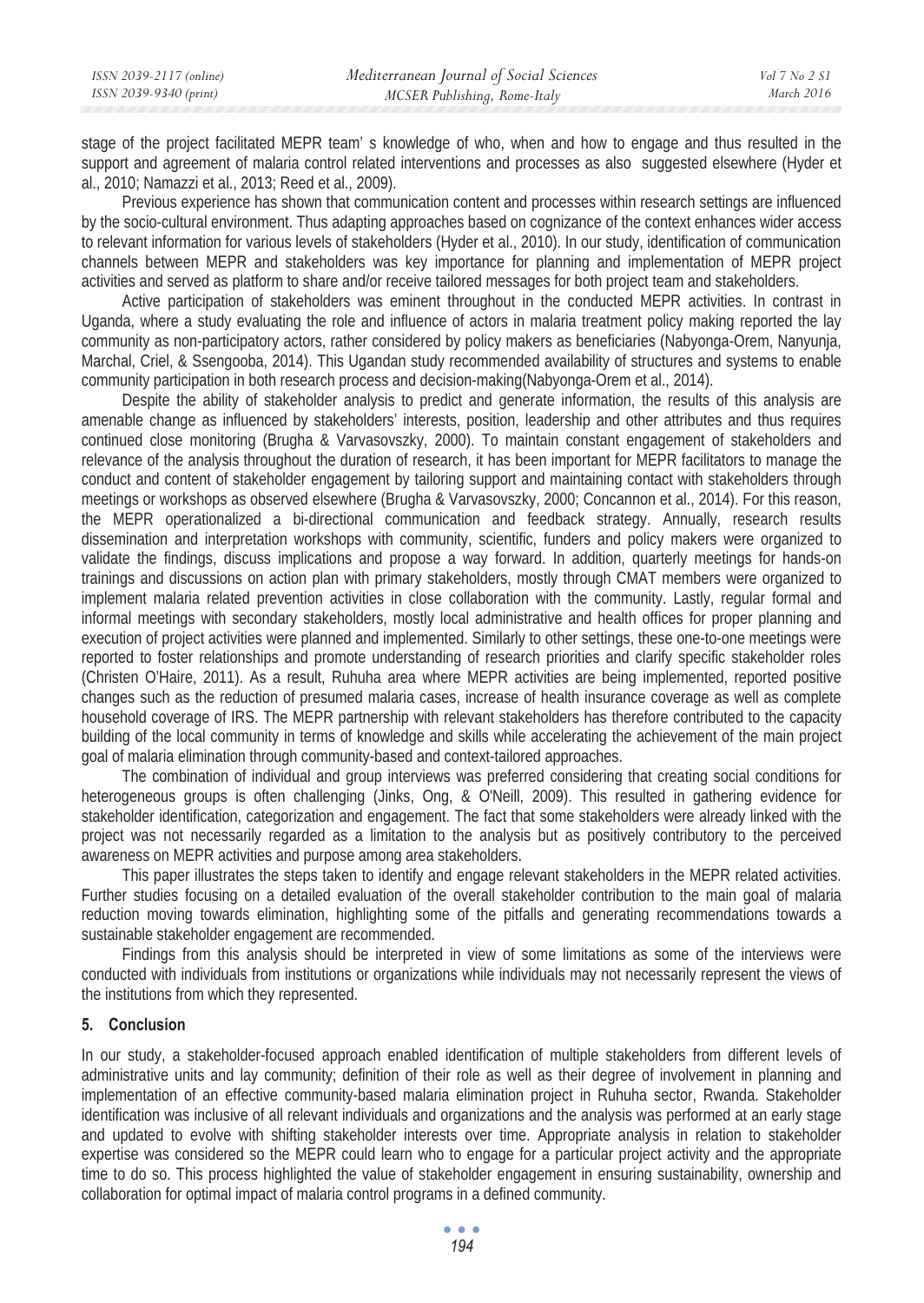#### **References**

- Ancker, S., & Rechel, B. (2015). HIV/AIDS policy-making in Kyrgyzstan: a stakeholder analysis. *Health Policy Plan, 30*(1), 8-18. doi:10.1093/heapol/czt092
- Atkinson, J.-A., Vallely, A., Fitzgerald, L., Whittaker, M., & Tanner, M. (2011). The architecture and effect of participation: a systematic review of community participation for communicable disease control and elimination. Implications for malaria elimination. *Malar J, 10*(1), 225. Retrieved from http://www.malariajournal.com/content/10/1/225
- Brugha, R., & Varvasovszky, Z. (2000). Stakeholder analysis: a review. *Health Policy and Planning, 15*(3), 239-246. doi:10.1093/heapol/ 15.3.239
- Bryson, J. M., Cunningham, G. L., & Lokkesmoe, K. J. (2002). What to Do When Stakeholders Matter: The Case of Problem Formulation for the African American Men Project of Hennepin County, Minnesota. *Public Administration Review, 62*(5), 568-584. doi:10.2307/3110017
- Christen O'Haire, M. M., Erika Nakamoto, Lia LaBrant, Carole Most, Kathy Lee, Elaine Graham, Erika Cottrell, Jeanne-Marie Guise. (2011). *Methods for Engaging Stakeholders To Identify and Prioritize Future Research Needs.* . Retrieved from Rockville: http://www.effectivehealthcare.ahrq.gov/ehc/products/200/698/MFRNGuide04--Engaging\_Stakeholders--6-10-2011.pdf
- Concannon, T. W., Fuster, M., Saunders, T., Patel, K., Wong, J. B., Leslie, L. K., & Lau, J. (2014). A systematic review of stakeholder engagement in comparative effectiveness and patient-centered outcomes research. *J Gen Intern Med, 29*(12), 1692-1701. doi:10.1007/s11606-014-2878-x
- Freeman, R. E. a. M., John,. (2001). A Stakeholder Approach to Strategic Management doi:http://dx.doi.org/10.2139/ssrn.263511
- Hardon, A., Boonmongkon, P., Streefland, P., Tan, L. (2001). *Applied Health Research Manual: Anthropology of Health and Health Care*: New Jersey: Transaction Publishers.
- Hyder, A., Syed, S., Puvanachandra, P., Bloom, G., Sundaram, S., Mahmood, S., . . . Peters, D. (2010). Stakeholder analysis for health research: case studies from low- and middle-income countries. *Public Health, 124*(3), 159-166. doi:10.1016/j.puhe.2009.12.006
- Ingabire, C., Alaii, J., Hakizimana, E., Kateera, F., Muhimuzi, D., Nieuwold, I., . . . Van Den Borne, B. (2014). Community mobilization for malaria elimination: application of an open space methodology in Ruhuha sector, Rwanda. *Malar J, 13*(1), 167. Retrieved from http://www.malariajournal.com/content/13/1/167
- Ingabire, C., Rulisa, A., Van Kempen, L., Muvunyi, C., Koenraadt, C., Van Vugt, M., . . . Alaii, J. (2015). Factors impeding the acceptability and use of malaria preventive measures: implications for malaria elimination in eastern Rwanda. *Malar J, 14*(1), 136. Retrieved from http://www.malariajournal.com/content/14/1/136
- Jinks, C., Ong, B., & O'Neill, T. (2009). The Keele community knee pain forum: action research to engage with stakeholders about the prevention of knee pain and disability. *BMC Musculoskeletal Disorders, 10*(1), 85. Retrieved from http://www.biomedcentral.com/ 1471-2474/10/85
- Kansas, U. o. (2014). Identifying and Analyzing Stakeholders and Their Interests Retrieved from http://ctb.ku.edu/en/table-ofcontents/participation/encouraging-involvement/identify-stakeholders/main. http://ctb.ku.edu/en/table-of-contents/participation/ encouraging-involvement/identify-stakeholders/main
- Karema, C., Aregawi, M., Rukundo, A., Kabayiza, A., Mulindahabi, M., Fall, I., . . . Binagwaho, A. (2012). Trends in malaria cases, hospital admissions and deaths following scale-up of anti-malarial interventions, 2000-2010, Rwanda. *Malar J, 11*(1), 236. Retrieved from http://www.malariajournal.com/content/11/1/236
- Luyet, V., Schlaepfer, R., Parlange, M. B., & Buttler, A. (2012). A framework to implement Stakeholder participation in environmental projects. *Journal of Environmental Management, 111*(0), 213-219. doi:http://dx.doi.org/10.1016/j.jenvman.2012.06.026
- Mallery C, G. D., Fernandez J, Smeeding L, Robinson S, Moon M, Lavallee D, Siegel J. (2012). Innovative Methods in Stakeholder Engagement: An Environmental Scan. Retrieved from http://www.effectivehealthcare.ahrq.gov/tasks/sites/ehc/assets/File/CF\_ Innovation-in-Stakeholder-Engagement\_LiteratureReview.pdf
- McInnes, E., Middleton, S., Gardner, G., Haines, M., Haertsch, M., Paul, C., & Castaldi, P. (2012). A qualitative study of stakeholder views of the conditions for and outcomes of successful clinical networks. *BMC Health Services Research, 12*(1), 49. Retrieved from http://www.biomedcentral.com/1472-6963/12/49
- Nabyonga-Orem, J., Nanyunja, M., Marchal, B., Criel, B., & Ssengooba, F. (2014). The roles and influence of actors in the uptake of evidence: the case of malaria treatment policy change in Uganda. *Implement Sci, 9*, 150. doi:10.1186/s13012-014-0150-8
- Namazzi, G., N, K., Peter, W., John, B., Olico, O., A, A., . . . Elizabeth, E. (2013). Stakeholder analysis for a maternal and newborn health project in Eastern Uganda. *BMC Pregnancy and Childbirth, 13*(1), 58. Retrieved from http://www.biomedcentral.com/ 1471-2393/13/58
- Narayan, J. R.-M. a. D. (1998). Participation and Social Assessment: Tools and Techniques. *Library of Congress Cataloging-in-Publication Data*.
- Njau, R. J., de Savigny, D., Gilson, L., Mwageni, E., & Mosha, F. W. (2009). Implementation of an insecticide-treated net subsidy scheme under a public-private partnership for malaria control in Tanzania-challenges in implementation. *Malaria Journal, 8*, 201. doi:10.1186/1475-2875-8-201
- Prell, C., Hubacek, K., & Reed, M. (2009). Stakeholder Analysis and Social Network Analysis in Natural Resource Management. *Society & Natural Resources, 22*(6), 501-518. doi:10.1080/08941920802199202
- Pretty, J. N. (1995). Participatory learning for sustainable agriculture. *World Development, 23*(8), 1247-1263. doi:http://dx.doi.org/10.10 16/0305-750X(95)00046-F